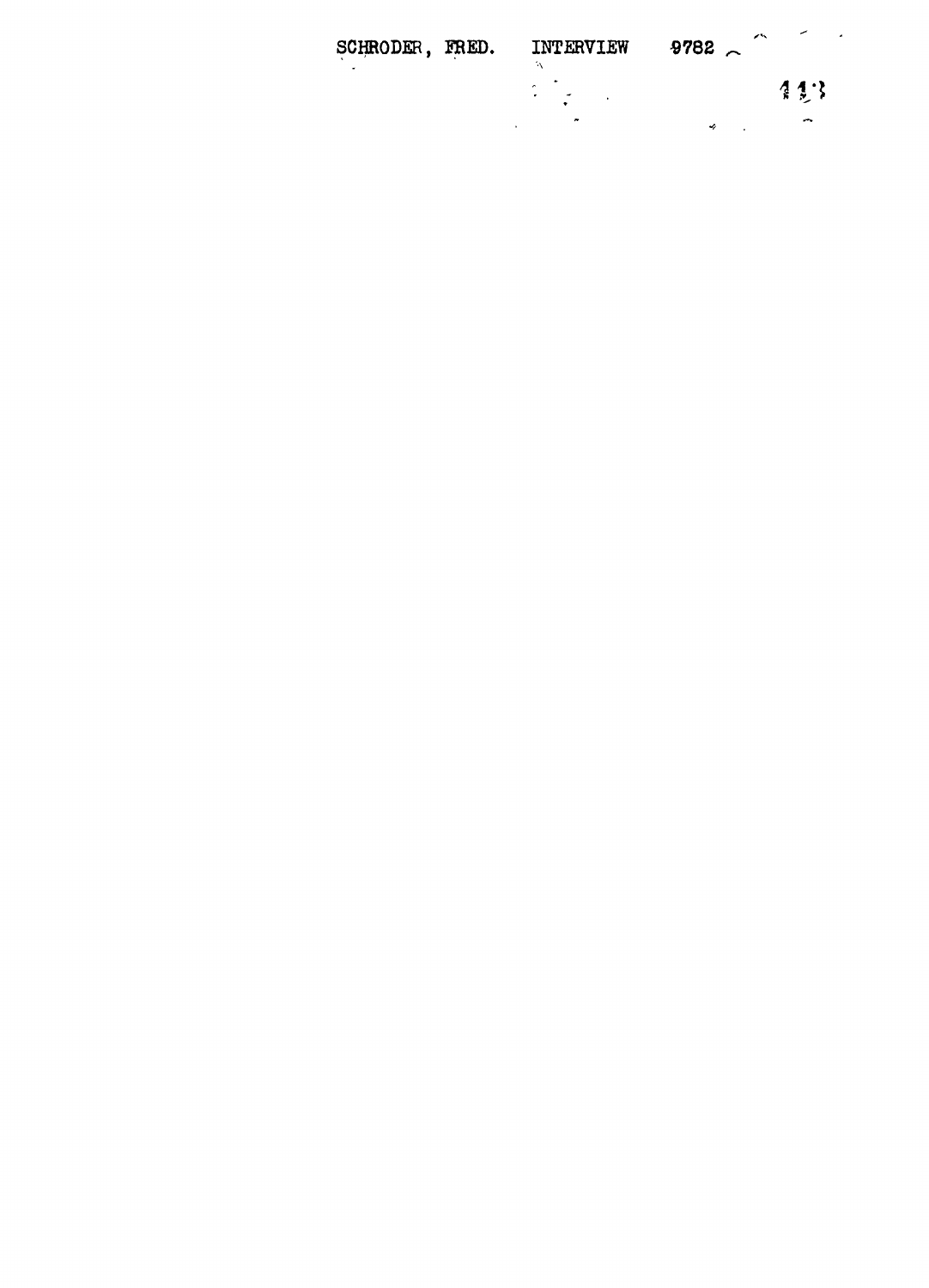|            |                                                                                                                                              |                                                                                                | Form $\Lambda$ - $(S-119)$    |                            | 444 |  |
|------------|----------------------------------------------------------------------------------------------------------------------------------------------|------------------------------------------------------------------------------------------------|-------------------------------|----------------------------|-----|--|
|            | $\mathcal{L}$                                                                                                                                | BIOGRAFIY TORE<br>W. KS ROCKESS AD  INISTRATION<br>Indian-Iion or History Project for Oklahoma |                               |                            |     |  |
|            | SCHRODER, FRED.                                                                                                                              | INTERVIEW.                                                                                     |                               | 9782.                      |     |  |
|            | Field Norker's name _________ Nora Lorrin.                                                                                                   |                                                                                                |                               |                            |     |  |
|            | $\mathbf{F}$ is report made on (date) January 24, 1938.                                                                                      |                                                                                                |                               |                            | 193 |  |
| $\epsilon$ | 1. Namo                                                                                                                                      | Fred Schroder.                                                                                 |                               |                            |     |  |
| 3.         | 2. Dost Oftice Address & Okarche, Oklahoma.<br>Residence address (or location) = 0 = 0                                                       |                                                                                                |                               |                            |     |  |
|            | 4. PARE OF BIRTH: Month December Day 4 Yoar 1856.                                                                                            |                                                                                                |                               |                            |     |  |
|            | 5. Ilace of birth                                                                                                                            | Germany.<br>$\mathcal{F}$                                                                      |                               | $\mathcal{L}_{\mathbf{t}}$ |     |  |
|            | 6. Name of Futher John Schroder.<br>∼                                                                                                        |                                                                                                | Place of birth Germany, 1816. |                            |     |  |
|            | Other inform tion about father Died in Germany, aged 59 years.<br>7. Name of Mother Frederica Allenborg Schroderence of sirth Germany, 1816. |                                                                                                |                               |                            |     |  |
|            | Other information about mother Died in 1891.                                                                                                 |                                                                                                |                               |                            |     |  |

A.

a or complete narrative by the vield worker dealing with the life and  $\cdot$ *vtory* of the .eruon interviewed. Rufer to Manual for sujects subjects d questions. Continue on. $\beta$ lank.sle troif nocessary and attach firmly to this form. Number of sheets 'attgehed ...

 $\ddot{\cdot}$ 

 $\sigma$ 

À,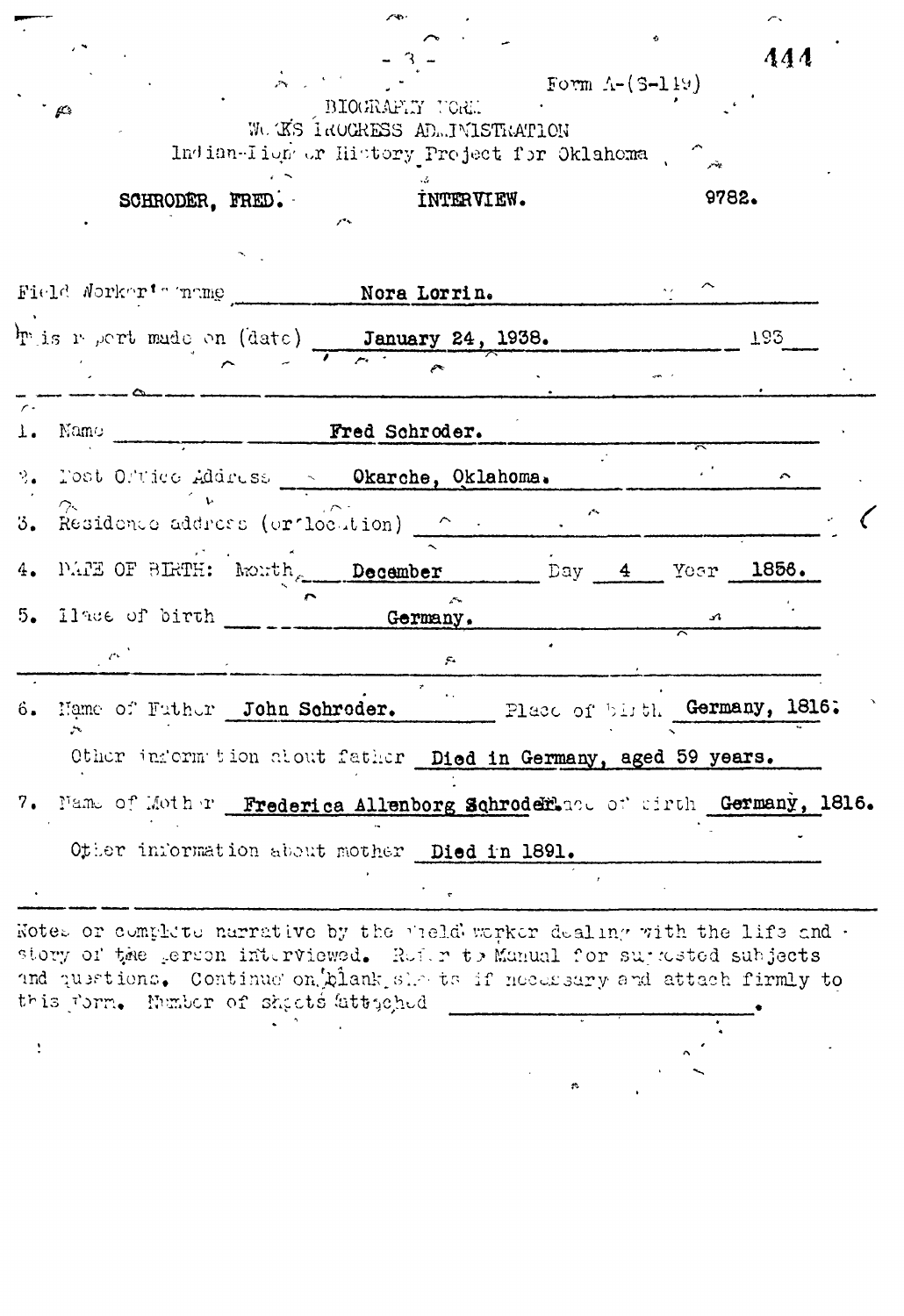## SOHRODER, FRED. (INITERVIEW. 9782.

Nora Lorrin. Investigator, Jan. 24, 1938.

**/v**

An Interview With Fred Schroder. Okarche, Oklahoma.

I was born in Germany, December 1856. My father, John Schroder, was born in Germany, in 1816, and died in Germany at the age of fifty-nine years. My mother, **Frederioa Allenborg Sohroder', was born in Germany about the year 1816, and died,In 1891. There were" five ohil'i'en, two girls and three boys, I being the youngest- of the children.**

**I was married when I was twenty-seven years of age,** and was father of one child. when we left Germany for the **United Jtates. The ship on which we came across the water was called the "Retohio". We got along all right until • one day something broke in the ship's machinery, and .we floated ,around helpless one whole day. \*'e were on the** water for fourteen days and landed in New York on Wednesday **April 16, 1883. The first day of May I landed in Nebraska. My mother's brother was Hying in Nebraska, in Lancaster Oounty, ten miles east of Linooln, and that was the reason that I chose that locality. Our family lived in Nebraska**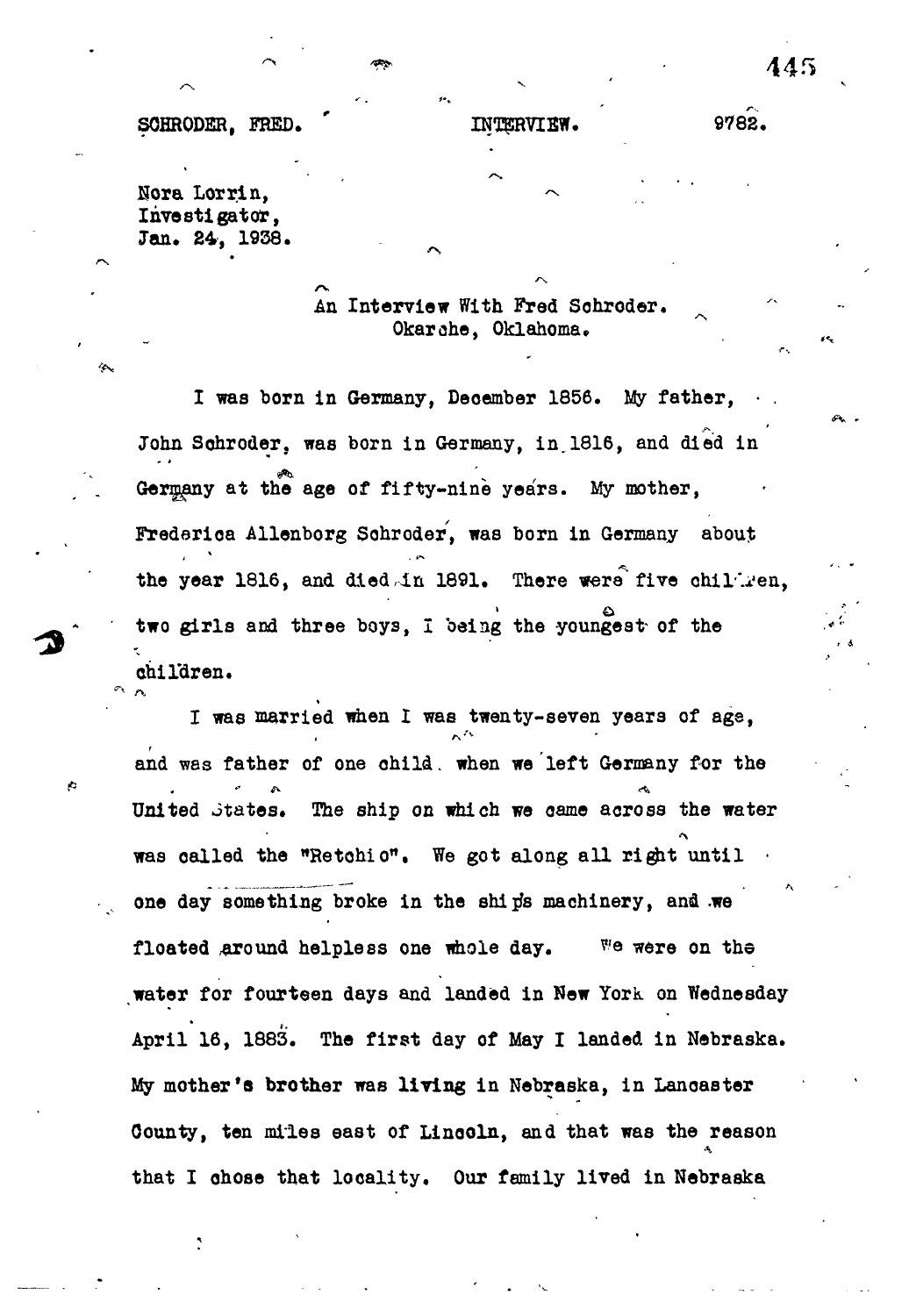SCHRODER FRED. TMTERVIEW. 9782.

**446**

**• . \* - 2- '**

for about seven years. I was renting farms all that time, and was not getting ahead. I had always wanted a home of my own so when Oklahoma was opened for settlement, I came here to look it over, leaving my wife in Nebraska until later. My wife thought Oklahoma was all Indians and I had a very difficult time persuading her to come. I came down on the train, which at that time came as far as Kingfisher. The train stopped at Hennessey. There was nothing there at that time but the stock yards. Kingfisher was a little town full of shaoks.

I came to Oklahoma six months after the run of  $1889$ , and took a claim that another man had filed on and departed. It was located just a mile east of Okarche, just across the line in Kingfisher County. I went back and got my family and brought them down in the train. The first thing I did **\* "'** > » • \* a box house, 14 x 20 feet, that being long enough to give us two rooms. I dug a well after I got my shack built. In the meantime, we used water from the slough on our claim. There had been rain a-plenty and the slough was well-filled with rain water. That first summer I had chills and fever,

with rain water. That first summer  $\mathcal{L}_\text{max}$  is the first summer  $\mathcal{L}_\text{max}$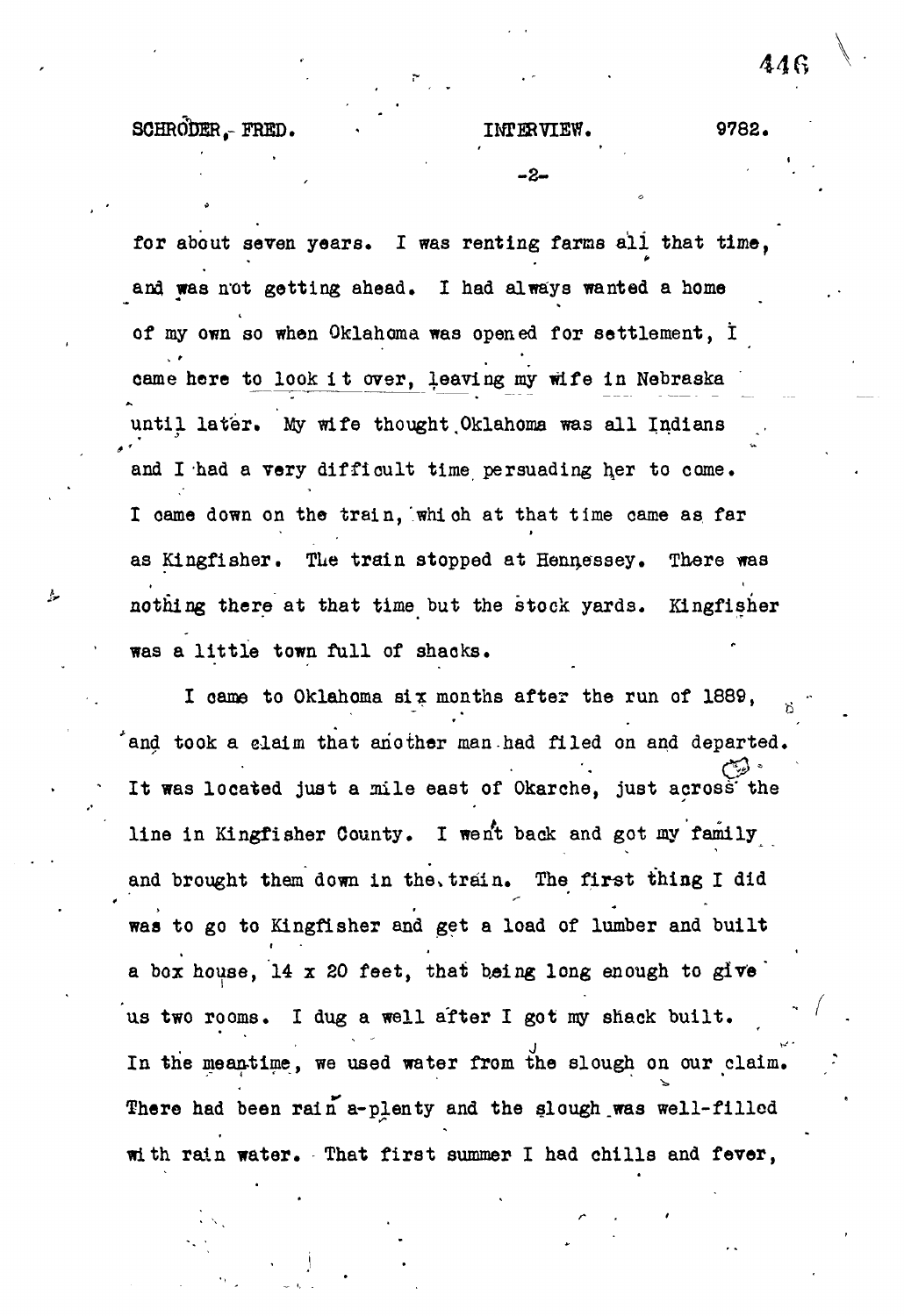-3-

though I was the only one in the family who did. After building my shanty, I built a shed barn, just a wind break, with poles, covering it with slough grass. The grass was high  $tn$  the sloughs and luxuriant everywhere, because of the rains, and so we had plenty of wild prairie hay. I had three horses, four milk cows, and  $\frac{1}{1}$  also brought a pig along from Nebraska, which we butchered when it was large enough.

The first year I broke out ten acres of sod and then planted it to wheat, but did not raise much wheat. It was seven years before 1 got to put any more improvements on my property. I just had to make a go of my farming venture, as there was no work to be had at that time. The way we worked it, ffe would take some butter and eggs to town one week and get a few groceries, and the next week the produce would have to be used to purchase flour.

The Indians passed my claim every day and I did quite a lot of trading with them. I traded watermelons and other farm produce for shoes, blankets, clothing, etc. The Indians would sometimes come singly and sometimes in groups of five or six. The best bargain I remember to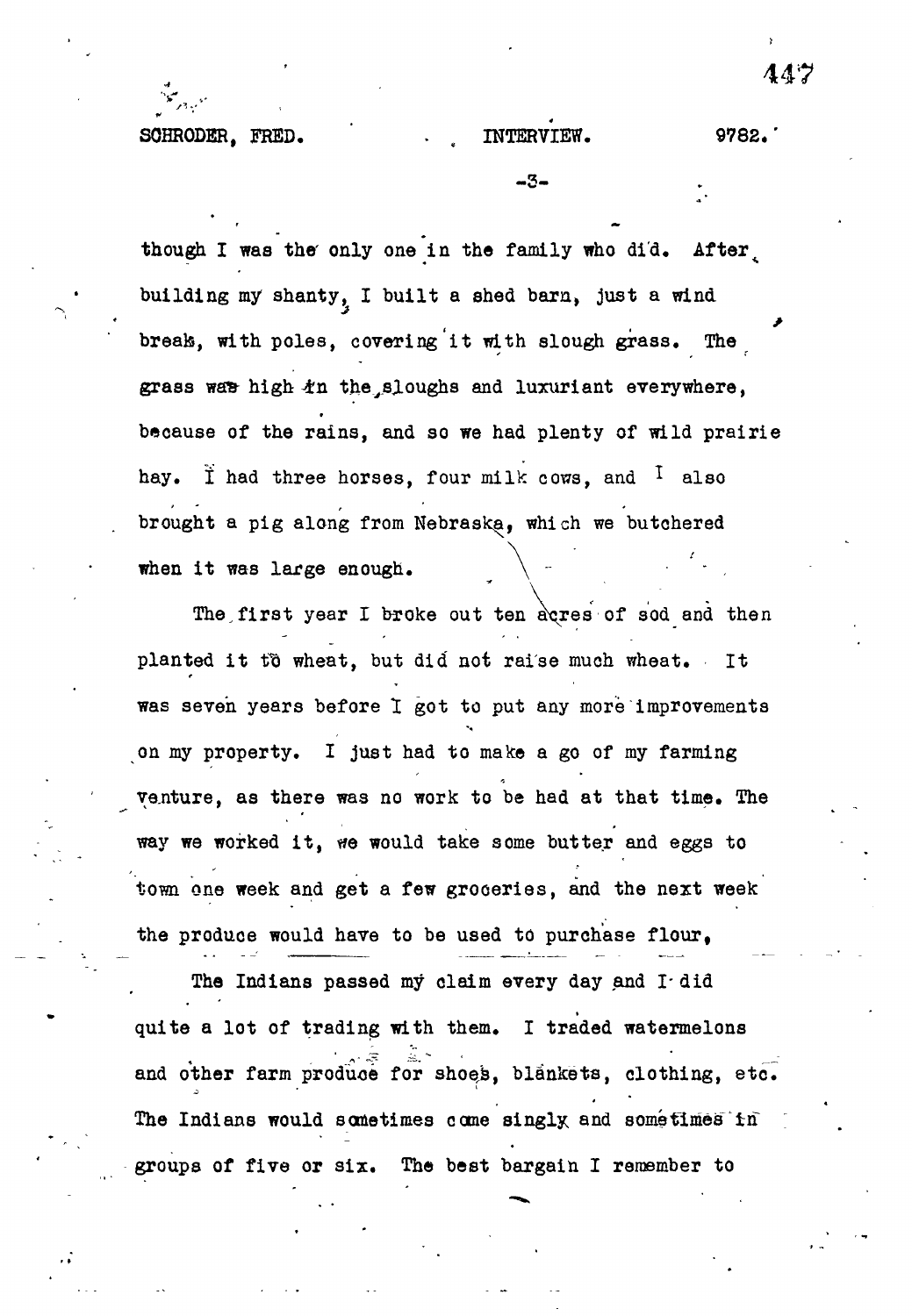\*

SCHRODER, FRED. INTERVIEW. \$782. -4-

have made with an Indian, was to trade a bushel of my potatoes for a good little pony.

I used to use a corn planter that had a long wire knotted as far apart as I wanted my corn to be planted in the hills. This wire was fastened at both ends of the field, the wire running through the planter and every time one of those knots hit a gadget, the proper amount of corn would drop for each hill. It planted evenly and was very dependable. Some Indians came along one day and stopped to watch me plant corn. They were very curious about it, and monkeyed with the wire, and when my corn came up that year it was all out of line, and so-far as looks were ooncerned it might as well have been planted by hand.

There were no trees at all on my place, nothing but prairie grass. I got wood to burn from people who had trees, that they either sold or gave me. I have picked up many loads of cow chips and used them for fuel. They make a reasonably warm fire and burn all right if quite dry. The main draw-back is that they make lots of ashes, but the odor of their burning is not uxpleasant, as one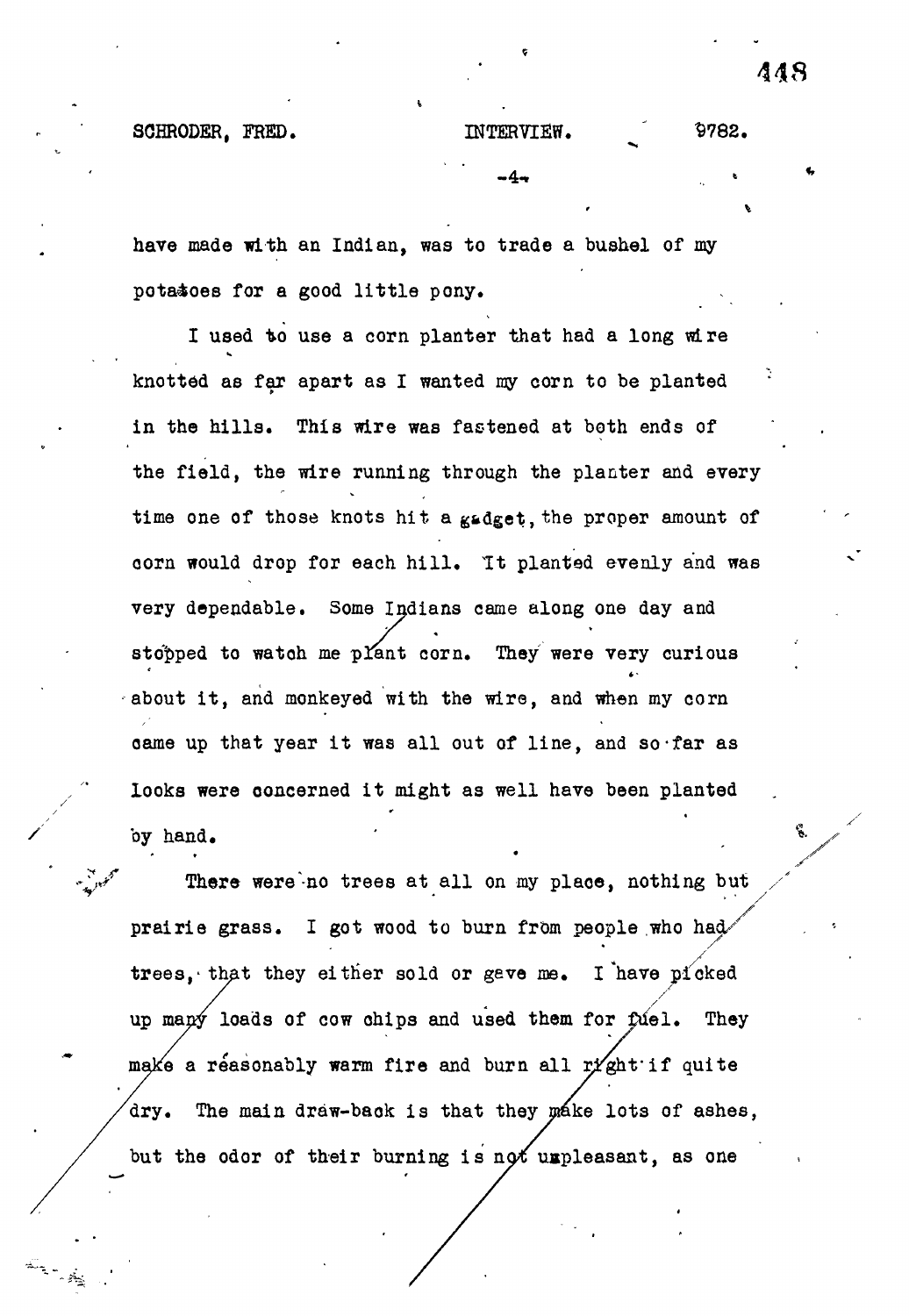- 5-

SCHRODER, FRED. INTERVIEW. 9782.

would supp.ose. It did not take long to gather a wagonload as the country was covered with cattle. Okarahe was a cattle shipping point. The cattle corrals and chutes were a half mile long and were located on a hill on the west side of town. Often whole train loads of cattle were shipped from this point. The largest shipment that I ever saw from this point at one time was 3,000 head of cattle at one time. There were fifty cowboys who regularly ranged around Okarche when I first came here, and I have eaten lots of beans with them. They were good boys, they always gave me a good piece of beef. There were some deer, but I was never fortunate enough to kill one of them. There were lots of prairie .chickens; I have seen them in bunches of thousands. There were lots of rattlesnakes, also; I have killed many of them.. One time the country was burned over, and in a distance of one mile I killed eighteen of these rattlesnakes, shooting them with  $\stackrel{\text{d}}{A}$  shotgun. The qowboys tried to ,get me to let the rattlesnakes alone, as i they were sure that I would get bitten by them. The rattlesnakes hate a habit of crawling into their hole and leaving their tail stick out far enough to be in plain view; they